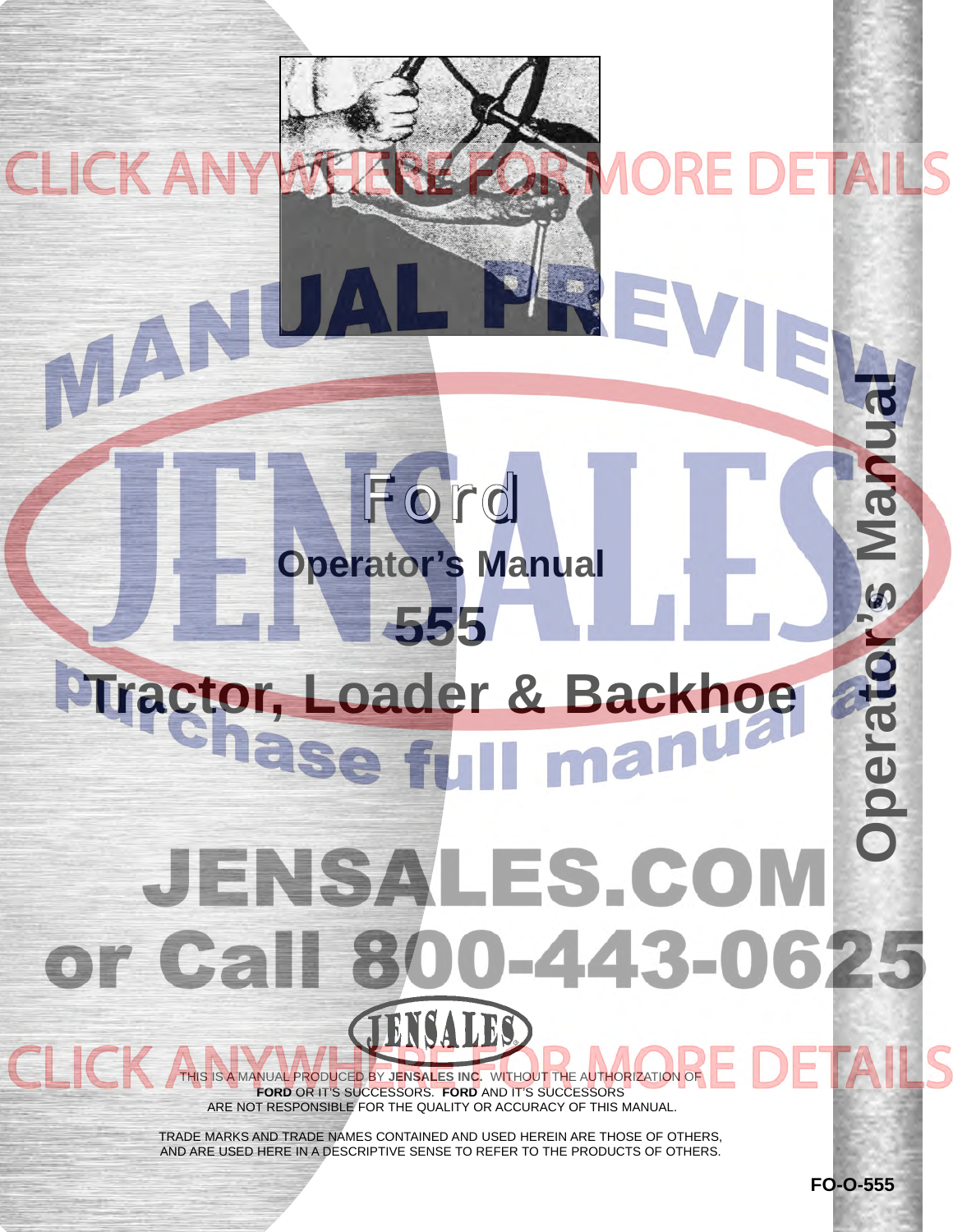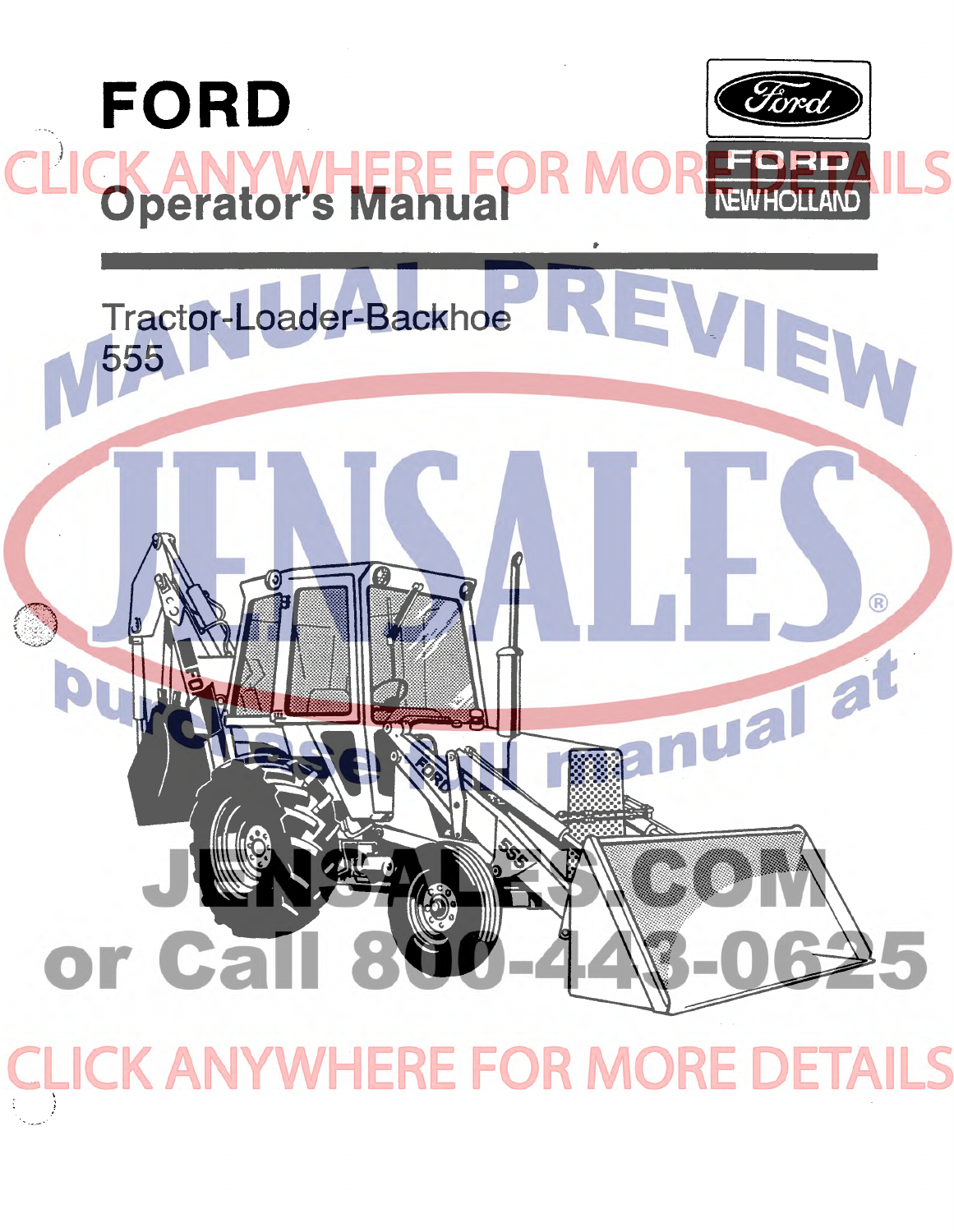### **CI ICK ANYWHERE FOR MCONTENTS TAILS**

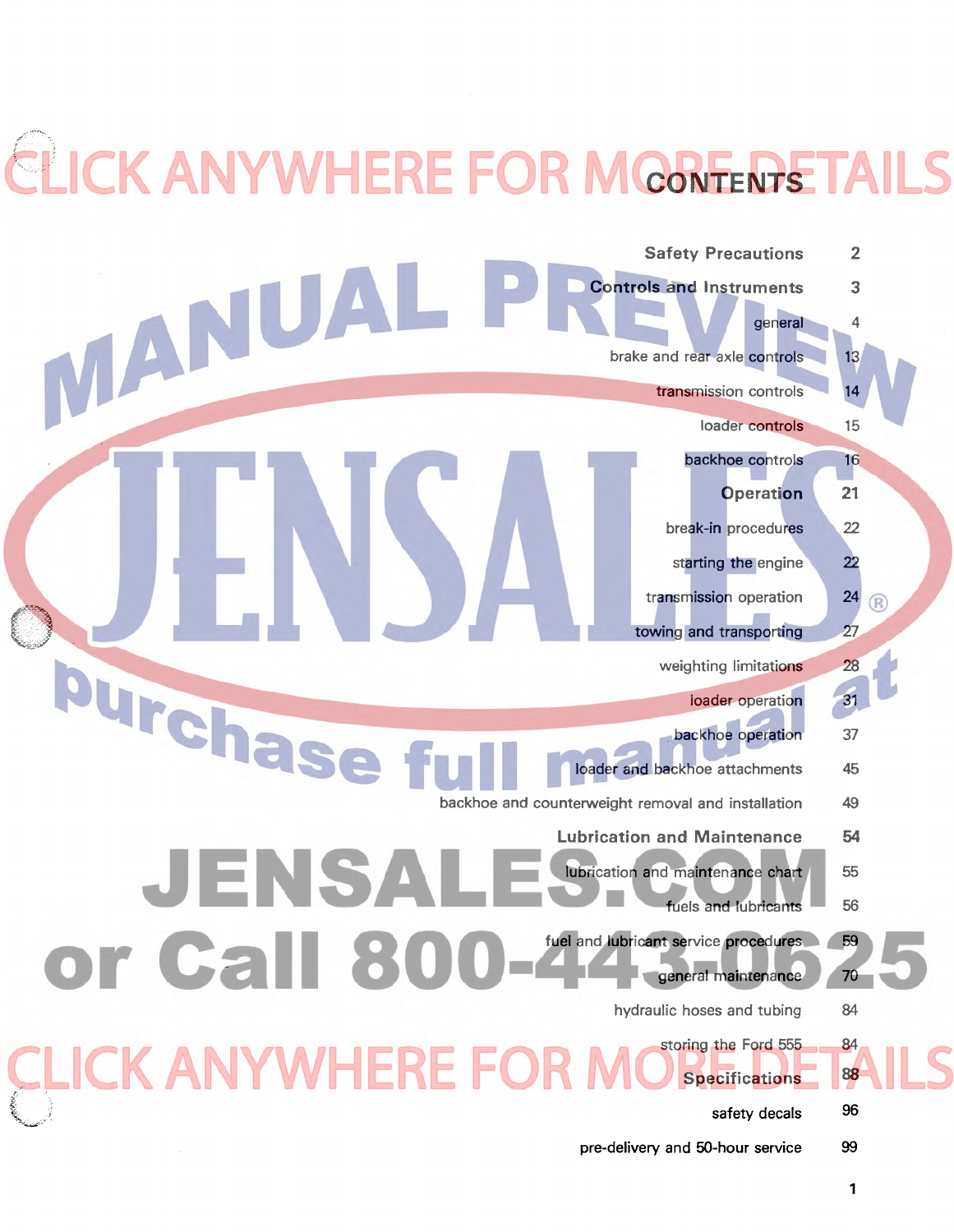### $-CONTROLS AND INSTRUMENTS$

![](_page_3_Picture_1.jpeg)

Moving the stabilizer lever(s) forward will move the stabilizer(s) "Down". Move the stabilizer lever(s) rearward will move the stabilizer(s) "Up".

#### 5. Extendible Dipstick Pedal Control

4. Right Stabilizer Lever

6. Boom/Swing Transport Lock (Disengaged)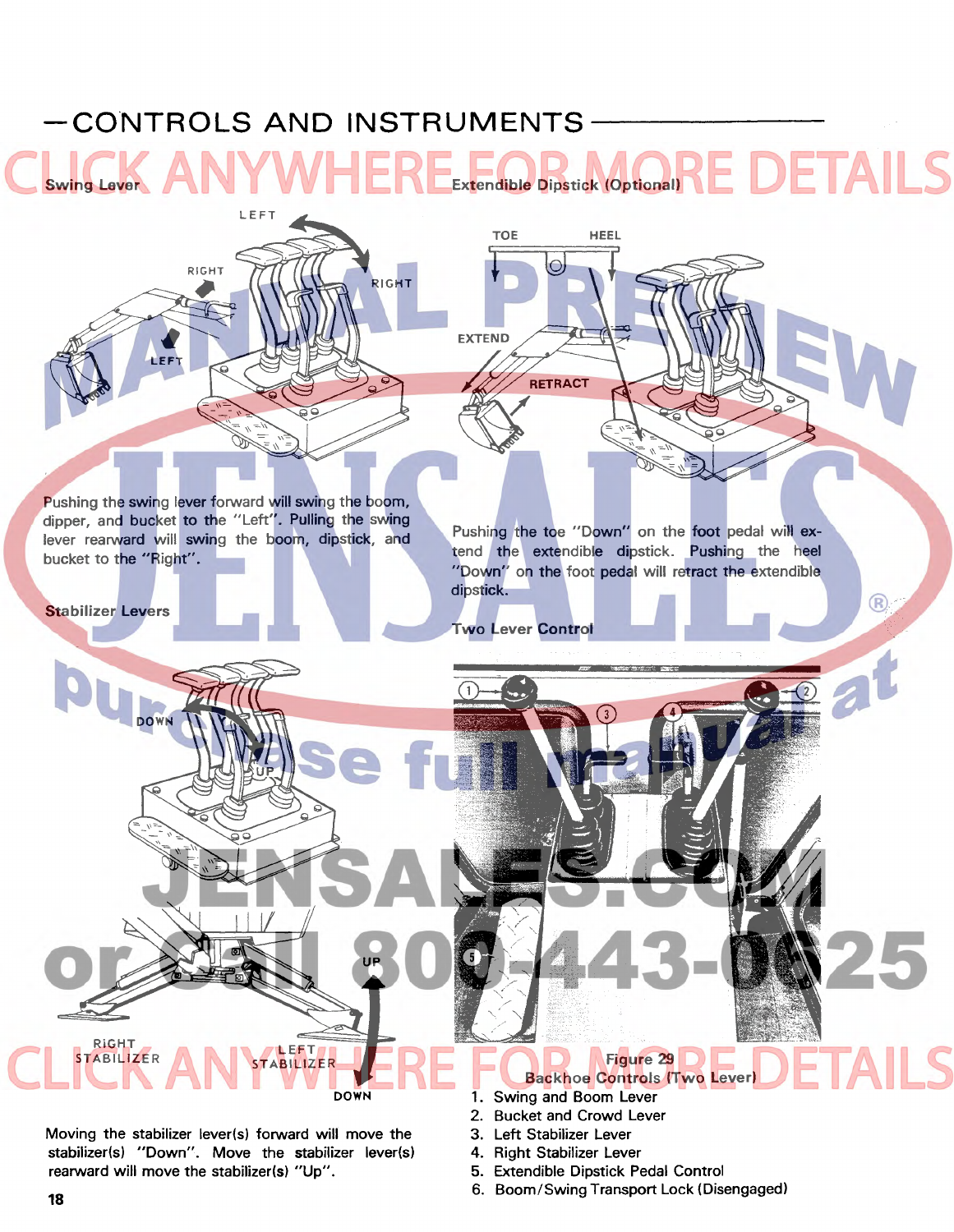# [-------------------FORD 555-](http://www.jensales.com/products/ford-555-tractor-loader-backhoe-operators-manual.html)

![](_page_4_Figure_1.jpeg)

Pushing the crowd lever forward will move the dipstick and bucket "Out" or away from the operator. Pulling the crowd lever rearward will move the dipstick and bucket "In" or toward the operator.

Pushing the bucket lever to the left will "Fill" or curl the bucket (move inward). Pushing the bucket lever to the right will "Dump" the bucket (move outward).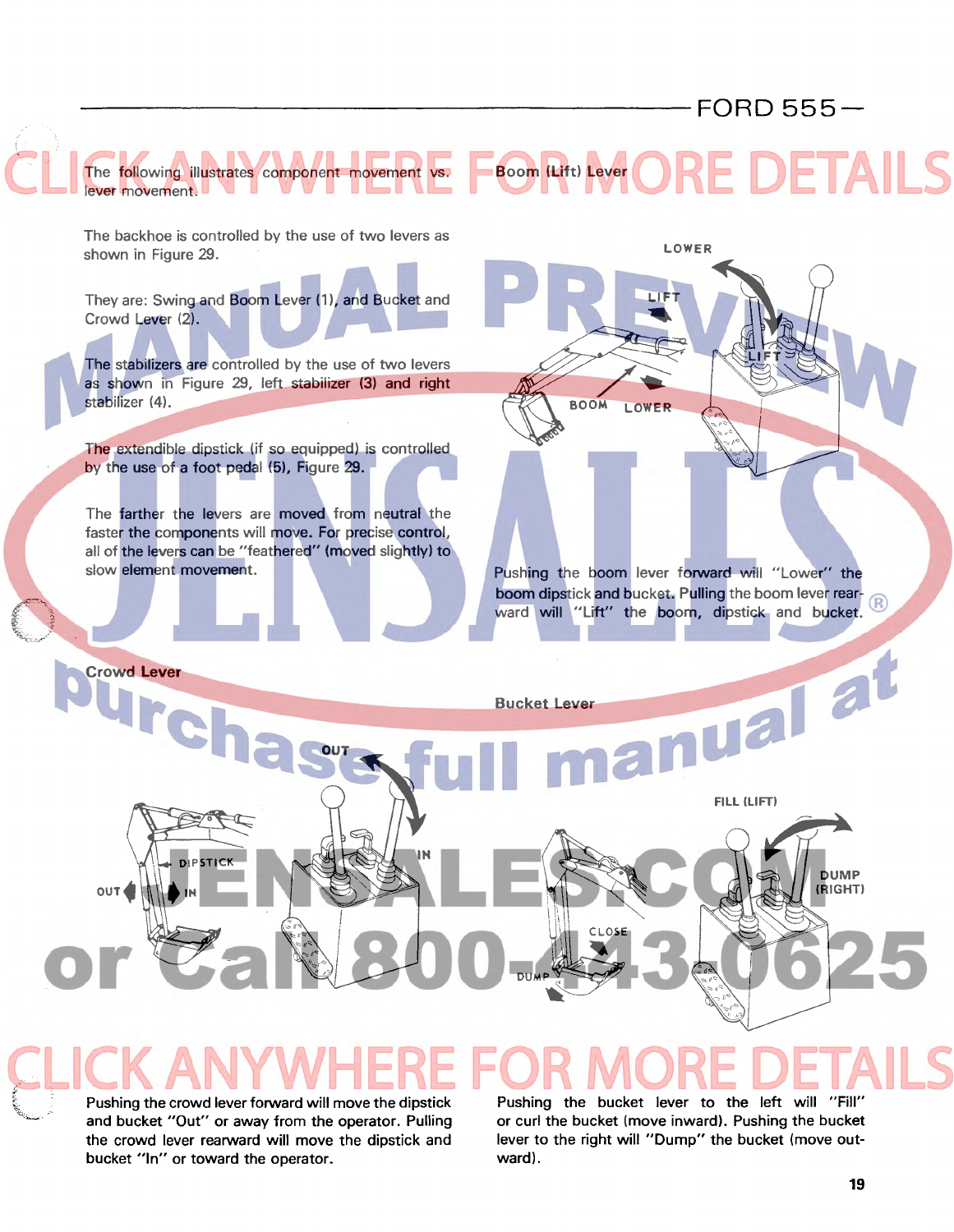### $-$  CONTROLS AND INSTRUMENTS-

Swing Lever Extendible Dipstick (Optional)

LEFT ... TOE HEEL **1** lQJ **1 NEXT RIGHT RIGHT** LEFT **EXTEND RETRACT** Pushing the swing lever to the left will swing the boom, dipstick and bucket to the "Left". Pushing the swing lever to the right will swing the boom, dipstick and bucket to the "Right".  $\circledR$ Pushing the "Down" on the foot pedal will extend the Stabilizers Levers extendible dipstick. Pushing the heel "Down" on the foot pedal will retract the extendible dipstick. DU DOWN Refer to page 37 for additional information on the backhoe control levers and for backhoe operating techniques. SALES.COM 0-443-0625 UP RiGHT LEFT STABILIZER **STABILIZER FOR MORE DETAILS DOWN** Moving the stabilizer lever(s) forward will move the

stabilizer(s) "Down". Moving the stabilizer lever(s) rearward will move the

stabilizer(s) "Up".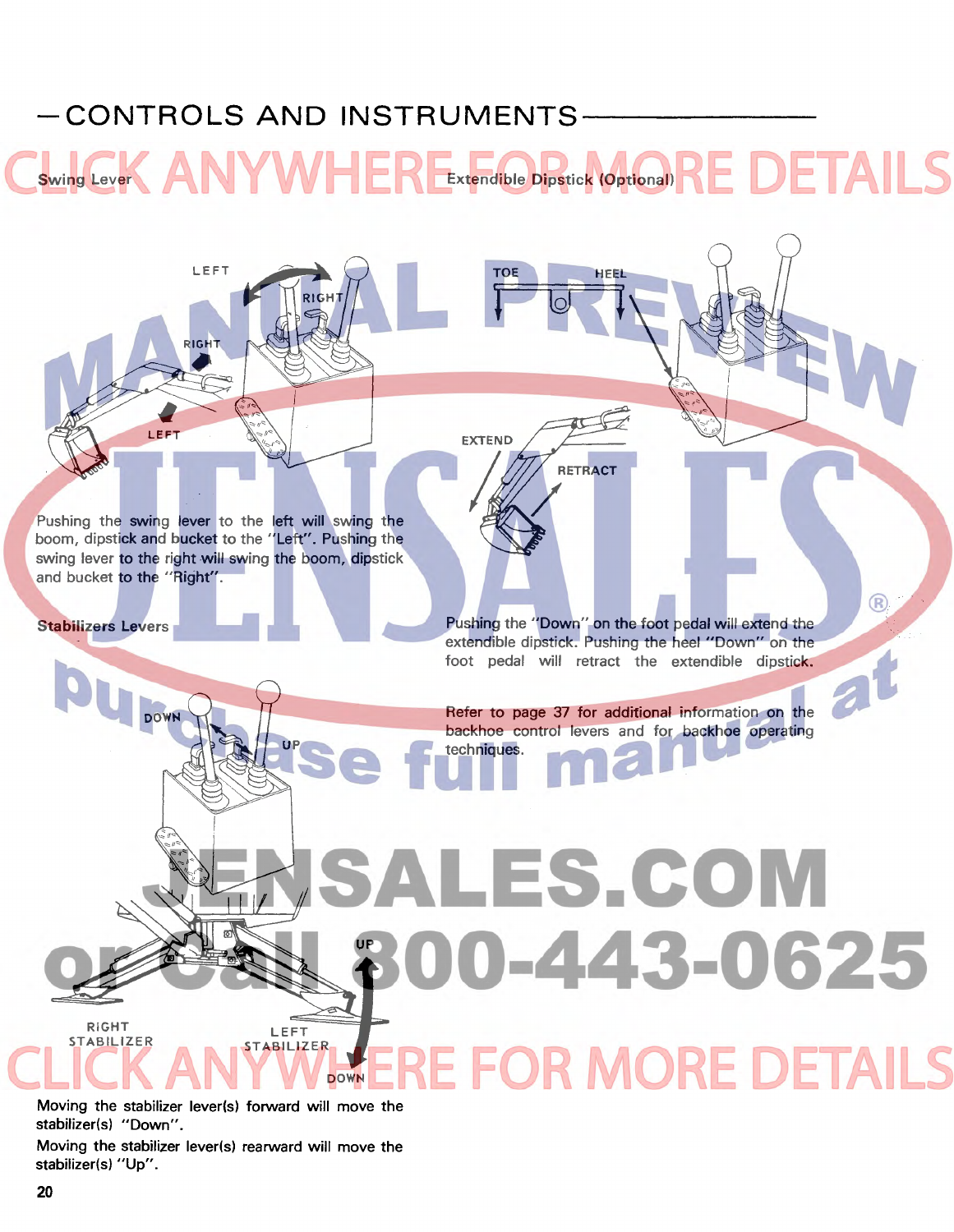### [-OPERATION ----------------](http://www.jensales.com/products/ford-555-tractor-loader-backhoe-operators-manual.html) DIPSTICK FORWARD OF VERTICAL LINE Slowly push the crowd and lift levers forward to reposition the vehicle as desired. Stabilize the unit CORRECT METHOD before resuming operation. MOVING THE FORD 555 TO THE SIDE Lift the stabilizers clear of the ground, curl the bucket approximately halfway and crowd in 50 the dipstick is nearly vertical.  $\circledR$ NOTE: *The dipstick pivot, bucket pivot, and the point where the bucket contacts the ground should be aligned to reduce stress on the bucket and crowd cylinders.*  INCORRECT METHOD *(Bucket forward of the boom-to-dipstick pivot).*  DIPSTICK FORWARD OF VERTICAL LINE INCORRECT METHOD Apply sufficient down pressure with the boom to raise While trenching, it is generally important to maintain a the rear wheels off the ground. Slowly actuate the level trench bottom. This is accomplished by setting swing control lever to move to the right or left as rethe bucket at the proper angle of approach. As the quired. bucket is crowding in, continuously push on the bucket lever to maintain the correct cutting angle. At the same time, pull on the lift lever to relieve down **TRENCHING** pressure and keep the bucket in the same plane. Trenching is the most basic backhoe digging opera-Continue the trench by moving forward. Moving too

far will require excessive down pressure for digging, plus hand clean-up of the trench bottom. It is better to

move a lesser amount than to move too far.

tion. Other digging operations are merely variations of this basic function (i.e. filling the bucket, dumping the bucket, and moving the unit forward).

40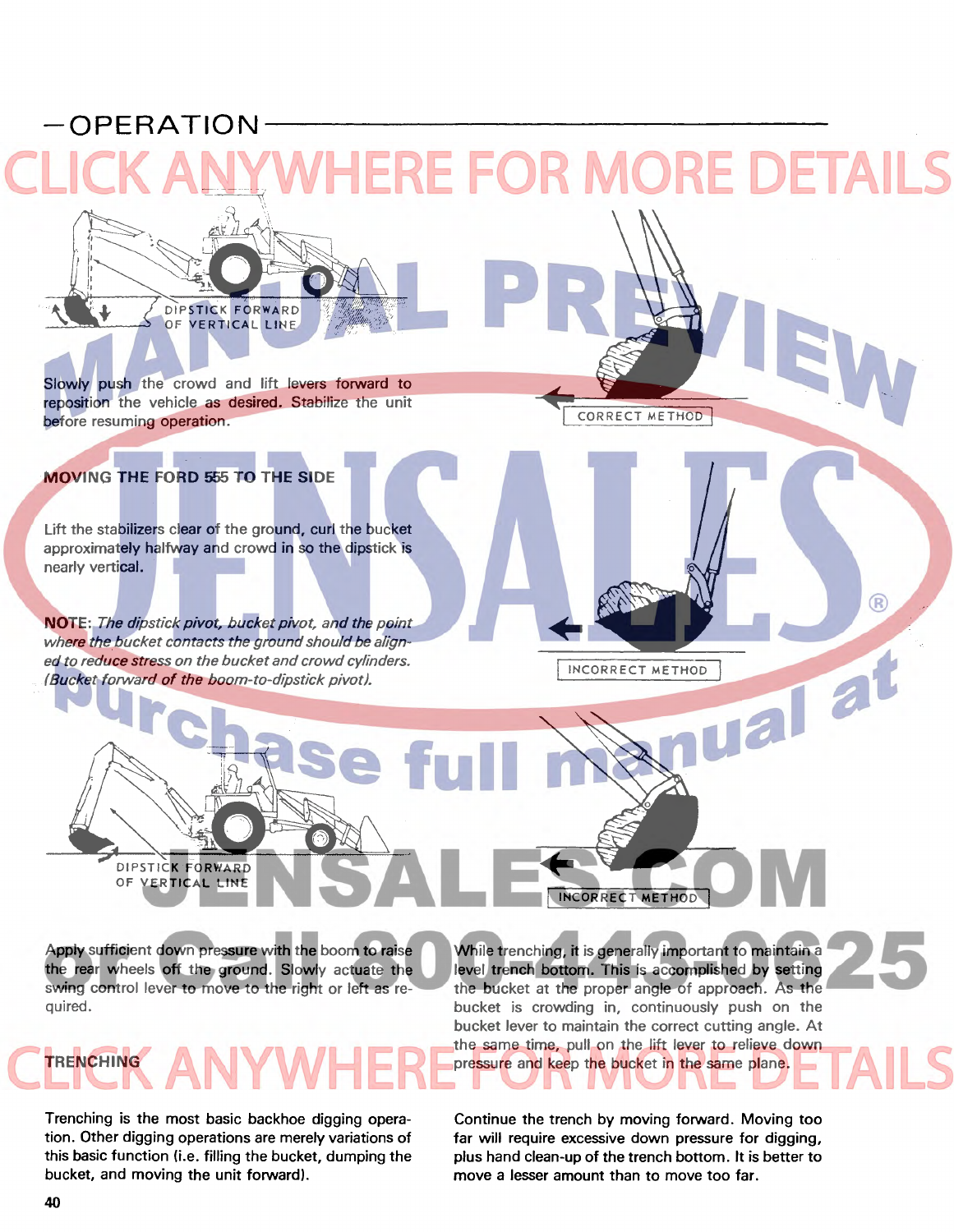### -LUBRICATION AND MAINTENANCE-

Never tip the barrel to use the fuel below the level of the tap.

![](_page_7_Picture_2.jpeg)

the discharge outlet is on the highest end of the tank. Provide a drain plug at the lowest point of the tank so that moisture and sediment can be drained off periodically. Install a suitable filter on the discharg outlet of the storage containe

> Figure 66 Diesel Fuel Storage

After use, install the cap at the top of the barrel and clean up fuel which may have been spilled. Diesel fuel will not evaporate, but will collect dust and dirt.

REFUELING THE FORD 555

If there is no filter on the outlet of the storage tank, or if a can is used to refuel, use a funnel with a 100-mesh screen or finer when filling the fuel tank. The tank should be kept as full as possible to minimize condensation.

NOTE: It is a good practice to fill the fuel tank with fuel after completing work at the end of each day, as this will reduce overnight condensation of water in the

LUBRICANTS

tank.

![](_page_7_Picture_10.jpeg)

Engine Oil .............. Ford M-2C121-A (Ford 300) Transmission Oil (4 x 4 Power Reversing) ............. Ford M-2C41-A Transmission Oil

| Hydraulic System Oil Ford M-2C48-A         |  |
|--------------------------------------------|--|
|                                            |  |
| Power Steering Reservoir Oil Ford M-2C41-A |  |
| Front Wheel Bearings Ford M-1C137-A        |  |
| All Lubrication FittingsFord M-1C137-A     |  |

NOTE: Ford Tractor 300 Engine Oil, is a super premium, heavy-duty, low-ash, engine oil compounded specifically to meet the rigid requirements of Ford Tractor engines. It is available from your Ford Tractor-Equipment Dealer. Should Ford 300 Engine Oil (Ford Specification M-2C121-A) not be readily available, use an equivalent commercial oil as shown in the following chart:

| <b>Temperature</b>         |                     | <b>Viscosity Grade and</b><br><b>APL Classification</b> |
|----------------------------|---------------------|---------------------------------------------------------|
|                            | <b>Diesel</b>       | Gasoline                                                |
| Below $+10^{\circ}$ F.     | SAE 5W (DM)         | SAE 5W (MS) or<br><b>SAE 5W-20W (MS)</b>                |
| $+10^{\circ}$ E, to 40° F. | <b>SAE 10W (DS)</b> | SAE 10W (MS) or<br><b>SAE 5W-20W (MS)</b>               |
| 32° F. to 90° F.           | <b>SAE 20 (DS)</b>  | SAE 20 (MS) or<br><b>SAE 10W-30 (MS)</b>                |
| Above 75° F.               | SAE 30 (DS)         | SAE 30 (MS) or<br><b>SAE 10W-30 (MS)</b>                |

ENGINE OIL RECOMMENDATIONS

When using diesel fuel with a sulfur content below 1.0%, diesel engine oil with an API Classification of CC may be used instead of a CD oil, but the oil and filter change interval must be reduced to 150 hours. When the sulfur content of a fuel is greater than 1.0%, but less than 1.3%, a CD oil must be used, except for  $\triangleleft$  temperatures of 10 $\degree$  F. (-12.0 $\degree$  C.) and below, and the oil and filter change interval must be reduced to 150 hours. The use of fuel with a sulfur content above 1.3% is not recommended.

3-062